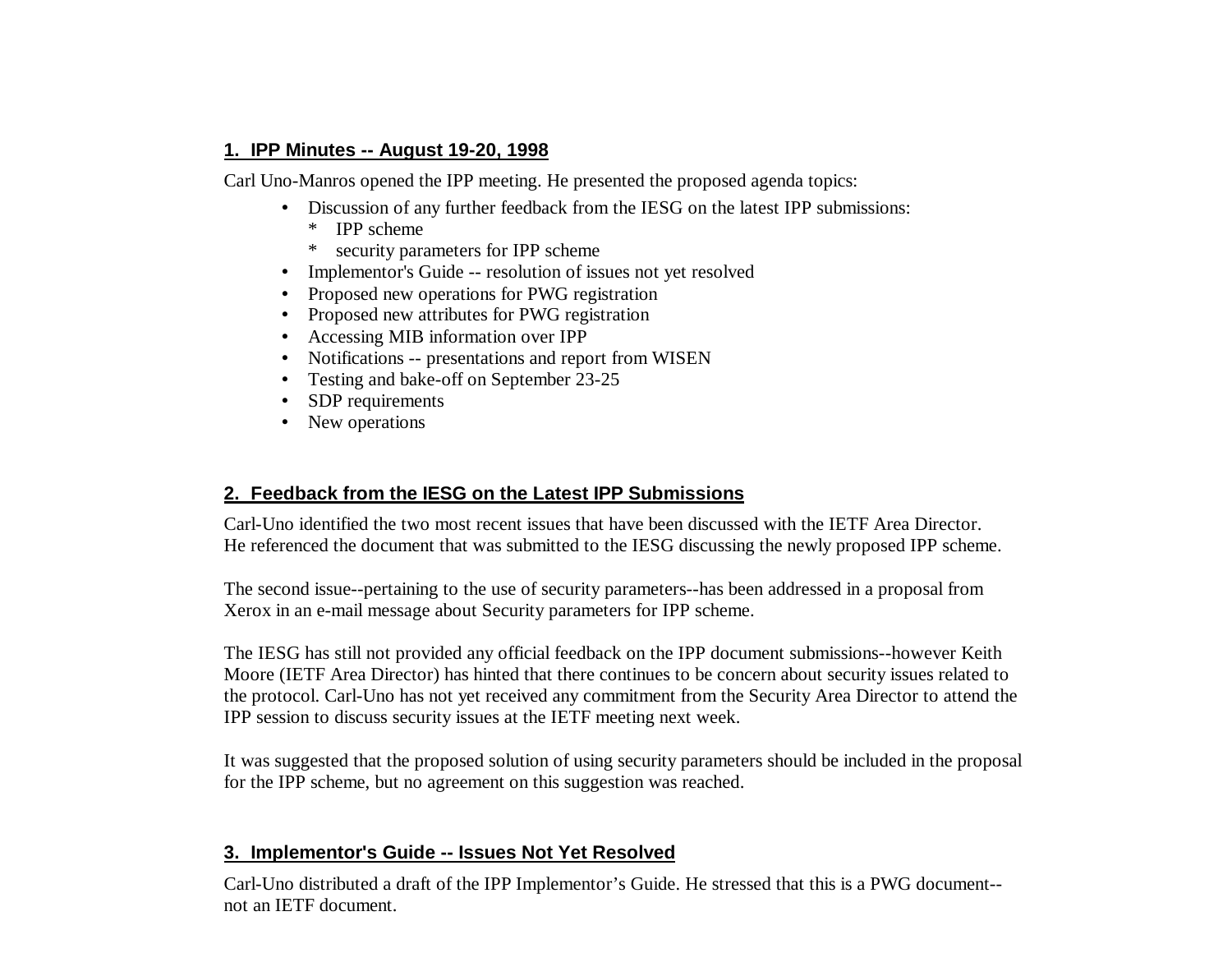#### **3.1 Model & Semantics**

- Question 1 -- The group agreed that the Answer should be: "Yes, further attributes may be added in the future. Capability might be provided by post processing outside the printer."
- Question 2 -- Answer: In IPP v1.0, other objects are "hidden." We might consider this for a future version.
- Question 3 -- After examining the question, the group does not agree with Carl Kugler's last paragraph as an attempted answer. Bob Herriot will draft a proposed response for this issue, and submit it to for consideration by the group.
- Question 4 -- The group agreed to Tom Hasting's suggestion proposed in the Question.
- Question 5 -- Answer: The current document addresses this Question already. The printer will do the best it can to convert between each of the character sets that it supports--even if that means providing a string of question marks because none of the characters are representable in US ASCII. [Some people noted that the problem is not likely to occur in most practical situations.]
- Question 6 -- [The group feels that this Question does not belong in the Implementor's Guide. The Question will be removed.] Because the definition of "pages-per-minute" is so varied--based on quality, color, page content, etc.--a single-valued attribute will not be added. Instead, people are encouraged to generate a proposal for addressing this issue.
- Question 7 -- Answer: Yes, it is really necessary to keep the "Validate-Job" operation as a MUST to implement.

Question 8 -- Answer: No.

Question 9 -- The group agreed that Harry's response (contained in the document) will be re-worded and used as the Answer.

### **3.2 Encoding & Transport**

Question 1 -- [It was noted that the document should say, "A client MUST NOT expect a response from an IPP server until after the client has sent the entire *request*."] Although a client can receive a "100 Continue" response, it should just throw it away. Bob Herriot will consider drafting an appropriate Answer for this item.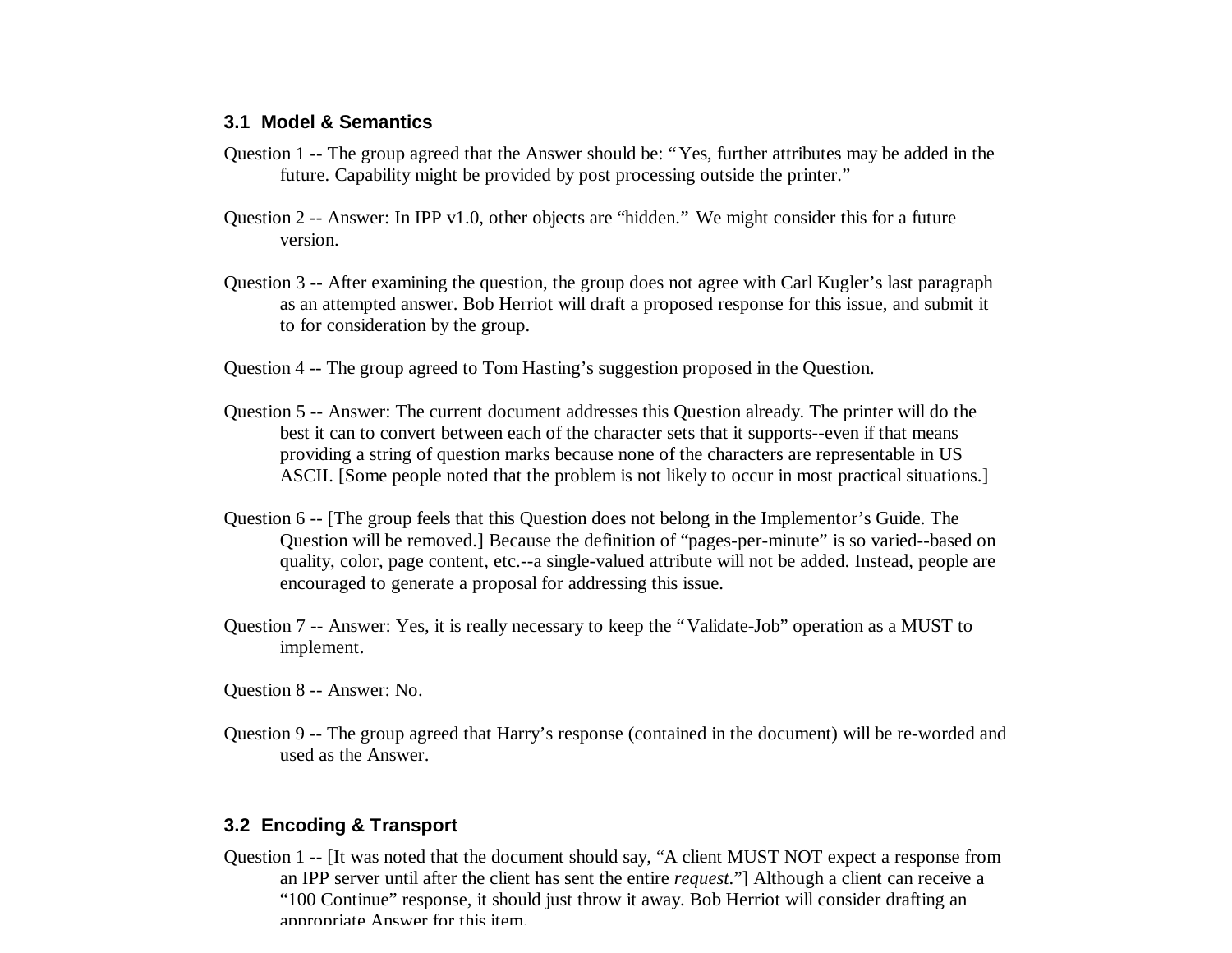"resource" is either an IPP Printer or a Job. However, the group was unable to address the remaining parts of the Question. They will request Carl Kugler to provide further clarification. It is (at least) unclear what assumptions are being made.

Discussion 2 -- [Even though there is no explicit Question related to this Discussion, the group still discussed the topic of port number support within the IPP scheme.] The group is still debating Keith Moore's words about what is meant as "default support" of port 631. Specifically, people are arguing whether or not a Printer needs to be "pre-configured" in the box to support port 631 to qualify as "default support." Bob Herriot will attempt to provide an interpretation and rewording for inclusion in the Encoding & Transport document.

### **3.3 Interoperability Bake-Off**

Question 1 -- Answer: Accepting client requests that use the "chunked" transfer encoding *will* be tested at the Bake-Off. For testing purposes, it is very desirable that each implementation can turn on and off "chunking." This would allow testing to continue *independently* of the chunking issue.

# **4. Testing and Bake-Off on September 23-25**

Pete Zehler discussed the Bake-Off plans, identifying some of the logistics and connection configurations involved. He referenced a Test Plan document that he had written, and reviewed several of the Issues listed in Section 3.

Pete says that there will be a couple of scripts posted for helping to generate the necessary test sequences. The scripts will be accompanied by Readme files that explain their usage. The scripts are organized in directories associated with the test tool being used.

He quickly reviewed the various test scenarios that are listed in the plan. Pete plans to have scripts developed (and posted) for each of the test items.

About 10 organizations have notified Pete of their interest to participate in the Bake-Off. The following list has been published via e-mail:

| PARTICIPANTS:<br>Organization | # of participants | IPP Component     |
|-------------------------------|-------------------|-------------------|
| 7.120                         |                   | $D = \frac{1}{2}$ |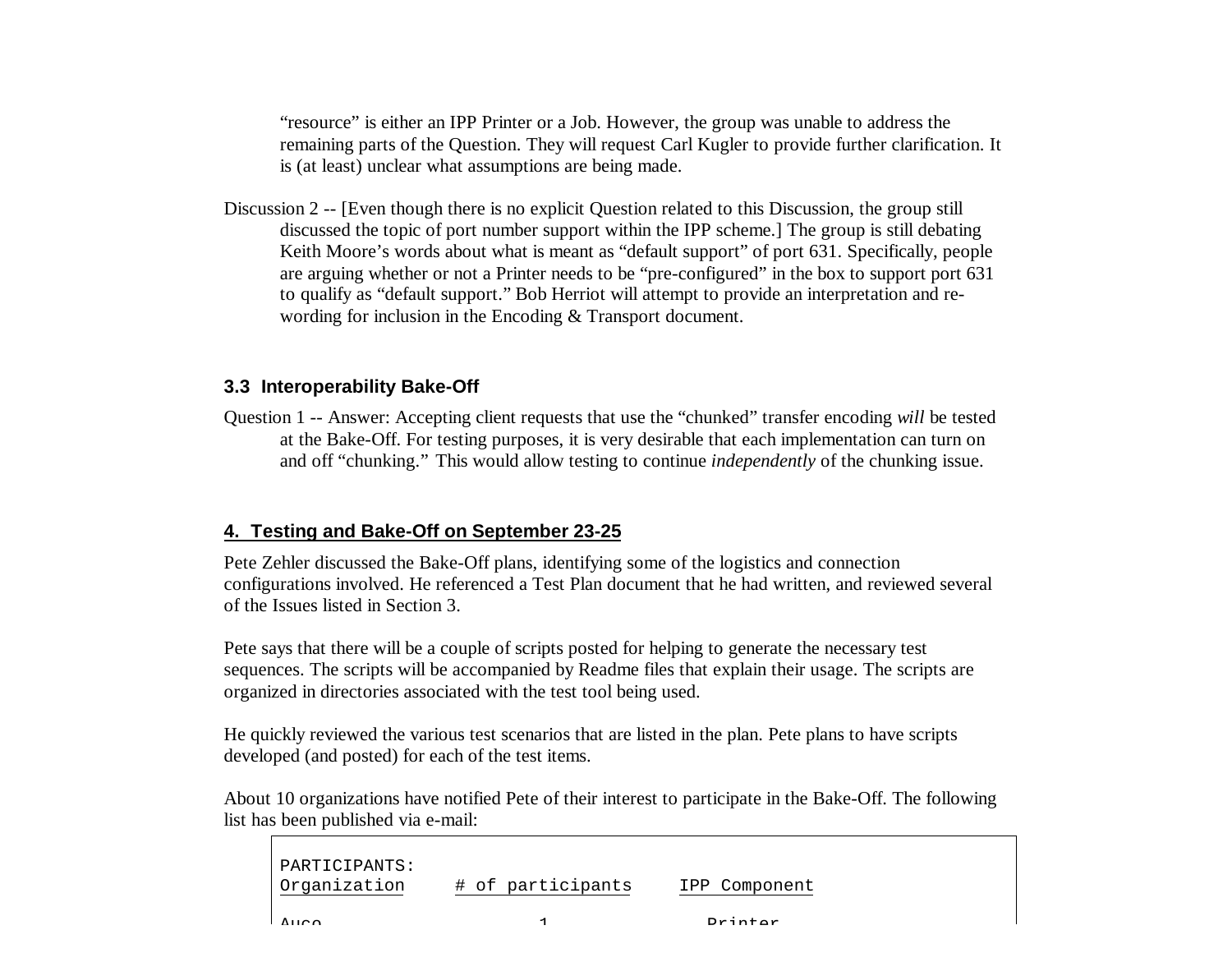| Ricoh     |    | Printer                     |
|-----------|----|-----------------------------|
| Sharp     |    | Printer                     |
| Sun       |    | Printer                     |
| Tektronix |    | Printer                     |
| TRCS      |    | Test Suite                  |
| Xerox     | 5. | Client, Printer, Test Suite |
|           |    |                             |

During the discussion, Pete identified the following issues and action items that need further attention:

- Unix box for testing?
- Send out list of organizations
- Send out test plan
- Can we move existing machines?
- What about shipping information (to Microsoft)?
- What is location (i.e. building) of Bake-Off?
- Contact person at Microsoft?

# **5. Proposed New Operations for PWG Registration**

Tom Hastings led a review of the document, "Internet Printing Protocol/1.0: Additional Optional Operations -- Set 1"

Tom noted that the Restart Job operation could cause problems for some accounting systems. Because the same Job Id is used--and accounting attribute values are re-set to zero, this may be difficult for some systems to handle properly.

The group discussed why we really need both Restart Job and Reprocess Job operations. There did not seem to be a clear consensus reached. However, at a previous meeting Paul Moore indicated that he wants to provide a Restart Job capability within Microsoft to be consistent with existing capability. For supporting more complex accounting capabilities, other implementations would need the Reprocess Job operation.

Harry Lewis requested that the requirements should be more clearly identified to provide justification for the new operations.

There was much discussion about the job state transition table that shows the effect of receiving a Restart Job operation. As a result of the discussion, Tom volunteered to work on defining a single operation that will re-print a Job. He will include an input parameter that will indicate to which state the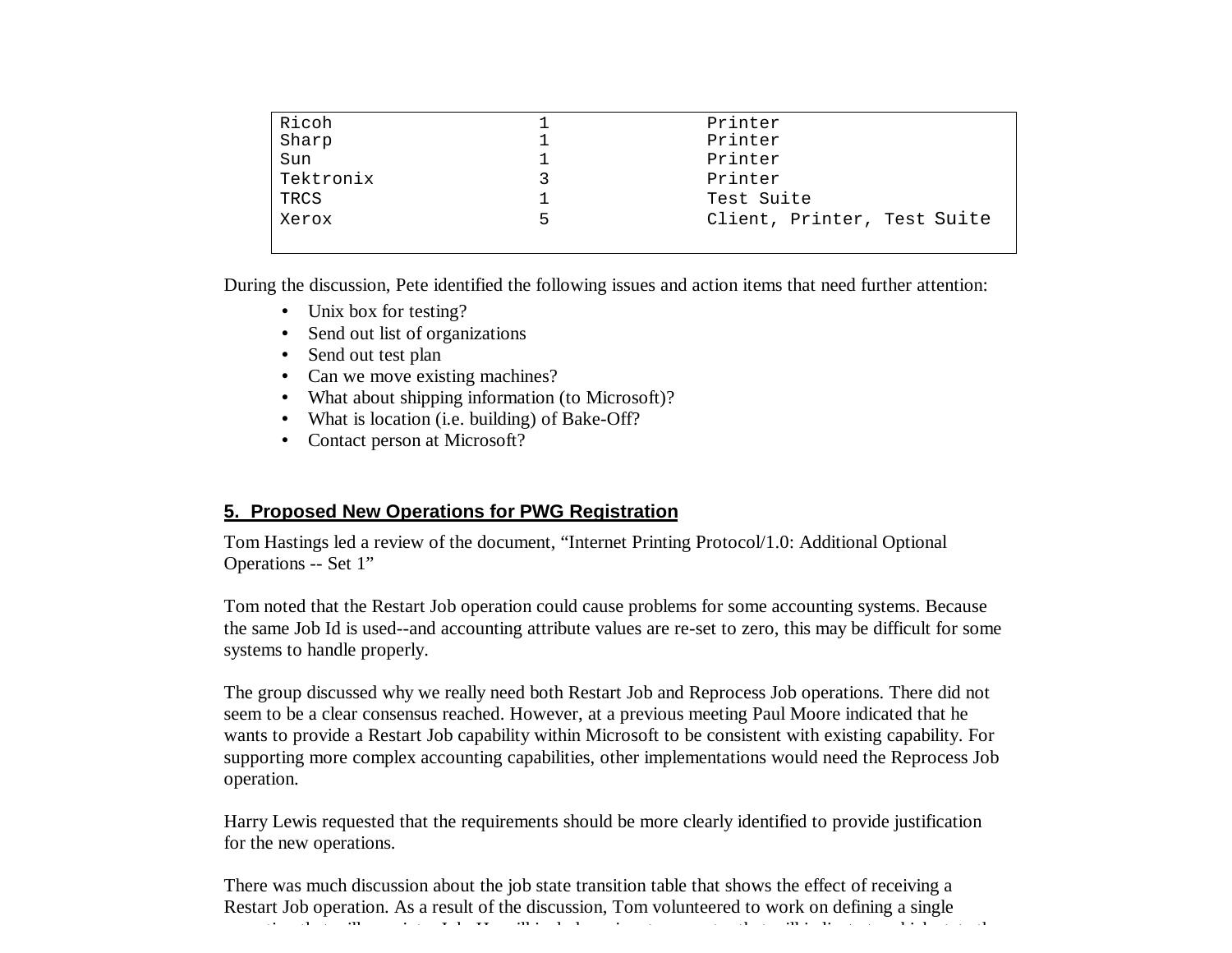Tom then led a review of the document, "Internet Printing Protocol/1.0 Extension: Additional Optional Operations -- Set 2".

Two additional operations have been proposed:

- Reject Jobs -- causes the IPP Printer object to reject subsequent job create operations
- Accept Jobs -- causes the IPP Printer object to accept subsequent job create operations

Would the operations affect the behavior of LPR jobs that are communicating directly with the device? It was suggested that the specification should only define behavior for IPP communication--anything else is out of scope.

As discussions continued, people felt that it was premature to introduce the proposed operations. This was primarily because they seem to address administration features, without the group having agreed upon a clear set of requirements for IPP Printer administration support. In response to this concern, Tom volunteered to generate a draft of Administrative Requirements. Don suggested that we should make a clear distinction between IPP Administration and Device Management.

Should we be using IPP or SNMP for administration? What message does the PWG want to give to the industry in terms of future direction(s)? There was no consensus on the answers to these questions.

#### **6. Mapping Between IPP and IFAX**

Ron Bergman reported on his investigation into the possibility of mapping IPP and IFAX. He examined the following two scenarios:

- 1. tunneling an IFAX document within IPP
- 2. transmission of an IPP document as a Fax

After considering the second scenario, Ron thinks that it has little significant value. However, to be complete, the group feels that we should examine both directions of the gateway function.

Ron briefly reviewed some of the IFAX attributes that would require additions (or changes) to IPP. In order to support TIFF, additional keyword support would be required.

In summary, Ron does not think that this should be a difficult effort.

Ron will post a document that discusses his findings within the next two weeks.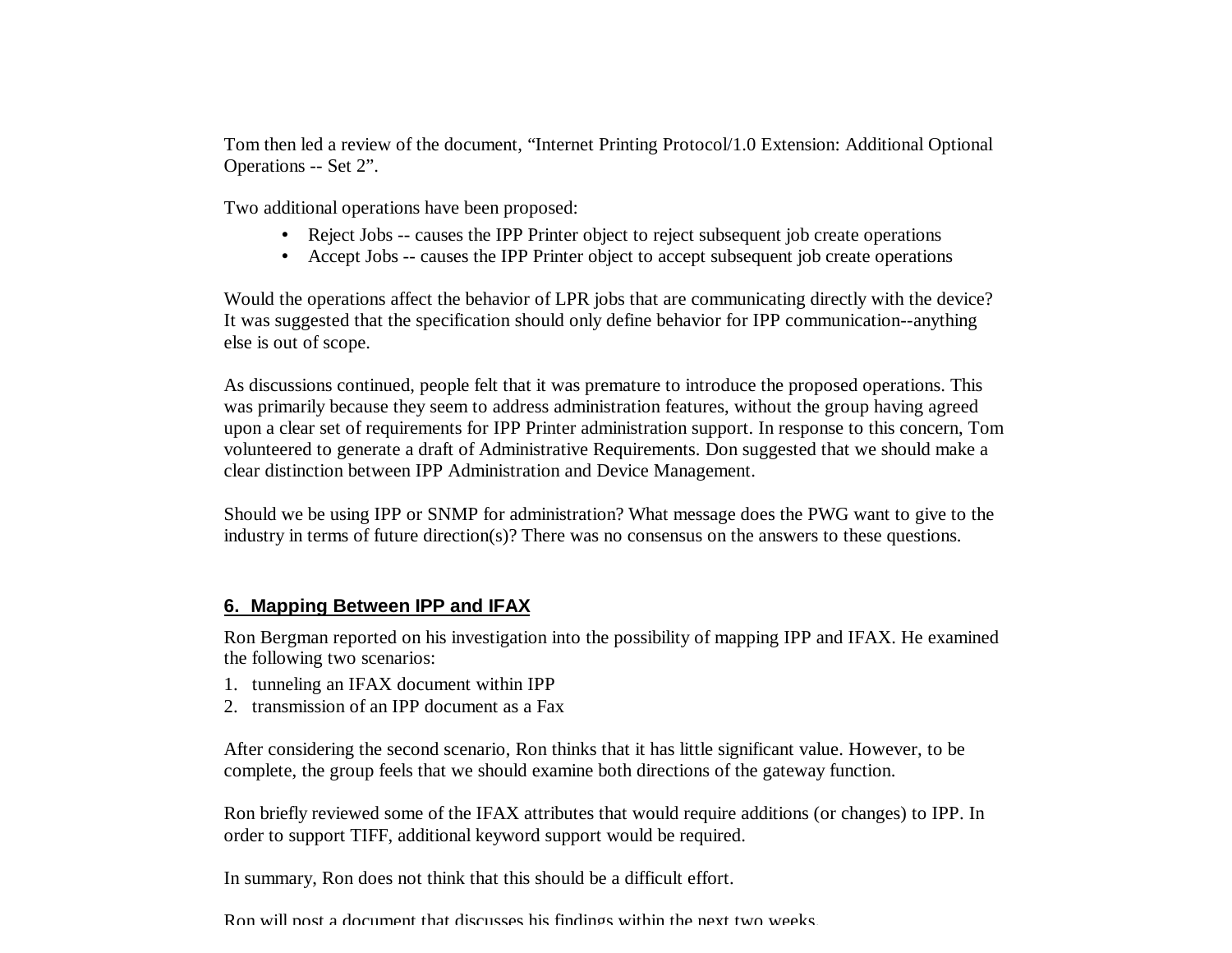Several people wanted to know how closely these items were aligned with the FIN MIB content. It was recommended that Xerox should make another revision to their document after making it more consistent with the FIN MIB.

There was much debate about the set of values suggested for output bin. People are concerned that a common list of "standard" values will be difficult to establish--there are too many variants used by different vendors. Tom explained that the method proposed allows for vendor extensibility.

# **8. Collection Attribute Syntax**

The third IPP extension document that Tom reviewed with the group was a proposal for the "Collection" attribute syntax.

Tom explained the major points of the proposal. Bob Herriot suggested that the maximum size of a Collection of Collections could be larger than 1024 octets. There were no other comments or questions about the document content.

# **9. Accessing MIB Information Over IPP**

Tom Hastings discussed a few issues related to the document, "Summary of 'IPP Device Object and MIB access', Version 0.04". He attempted to resolve some of the issues with the group, and he plans to update the document accordingly.

# **10. Notifications -- Presentations and Report from WISEN**

Carl-Uno announced that a "Birds of a Feather" (BOF) session on Event Notification Service will be held at the IETF Plenary. The group wants to generate a generic notification service that has widespread applicability over the Internet.

A Workshop on the topic was recently held in Irvine, with several presentations given. At least one of the solutions considered was using a "beeper" network. Some people think it might even be possible to use the beeper service--as it exists today--to support notification delivery.

# **11. IETF Plenary Meeting Agenda**

The major agenda item planned for the IPP WG session is to discuss the IETF/IESG feedback on the IPP